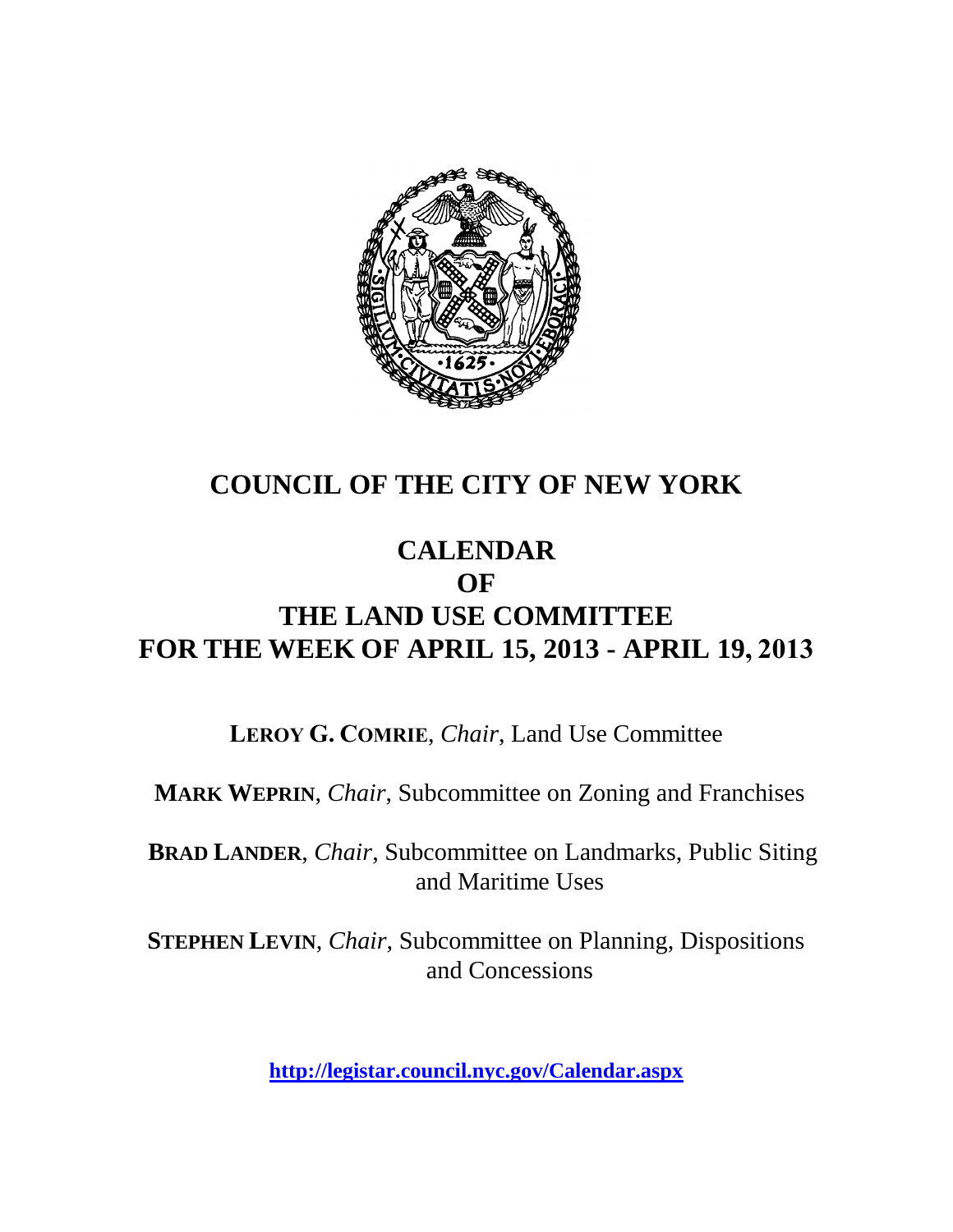# **SUBCOMMITTEE ON ZONING AND FRANCHISES**

The Subcommittee on Zoning and Franchises will hold a public hearing on the following matter in the **Council Committee Room, 16th Floor, 250 Broadway,** New York City, New York 10007, commencing at **9:30 a.m. on Tuesday, April 16, 2013:**

# **PRECONSIDERED L.U. NO. CONEY ISLAND**

## **BROOKLYN CB - 13 20135519 RSY**

Resolution authorizing an amendment to a previously executed agreement between the Mayor and Council establishing a Special Process for City Council Review and Approval of the "Coney Island Amusement Park Project Plan".

## **L.U. NO. 795**

# **MANHATTAN CORE PARKING TEXT AMENDMENT MANHATTAN CB's 1 through 8 N 130105 ZRM**

Application submitted by the Department of City Planning, pursuant to Section 201 of the New York City Charter, concerning Article I, Chapter 3 (Comprehensive Off-Street Parking Regulations in Community Districts 1, 2, 3, 4, 5, 6, 7 and 8 in the Borough of Manhattan and Portions of Community Districts 1 and 2 in the Borough of Queens), and various other Sections, modifying the regulations governing off-street parking and loading in Manhattan Community Districts 1 through 8, see Council Website **<http://legistar.council.nyc.gov/Calendar.aspx>** for further information.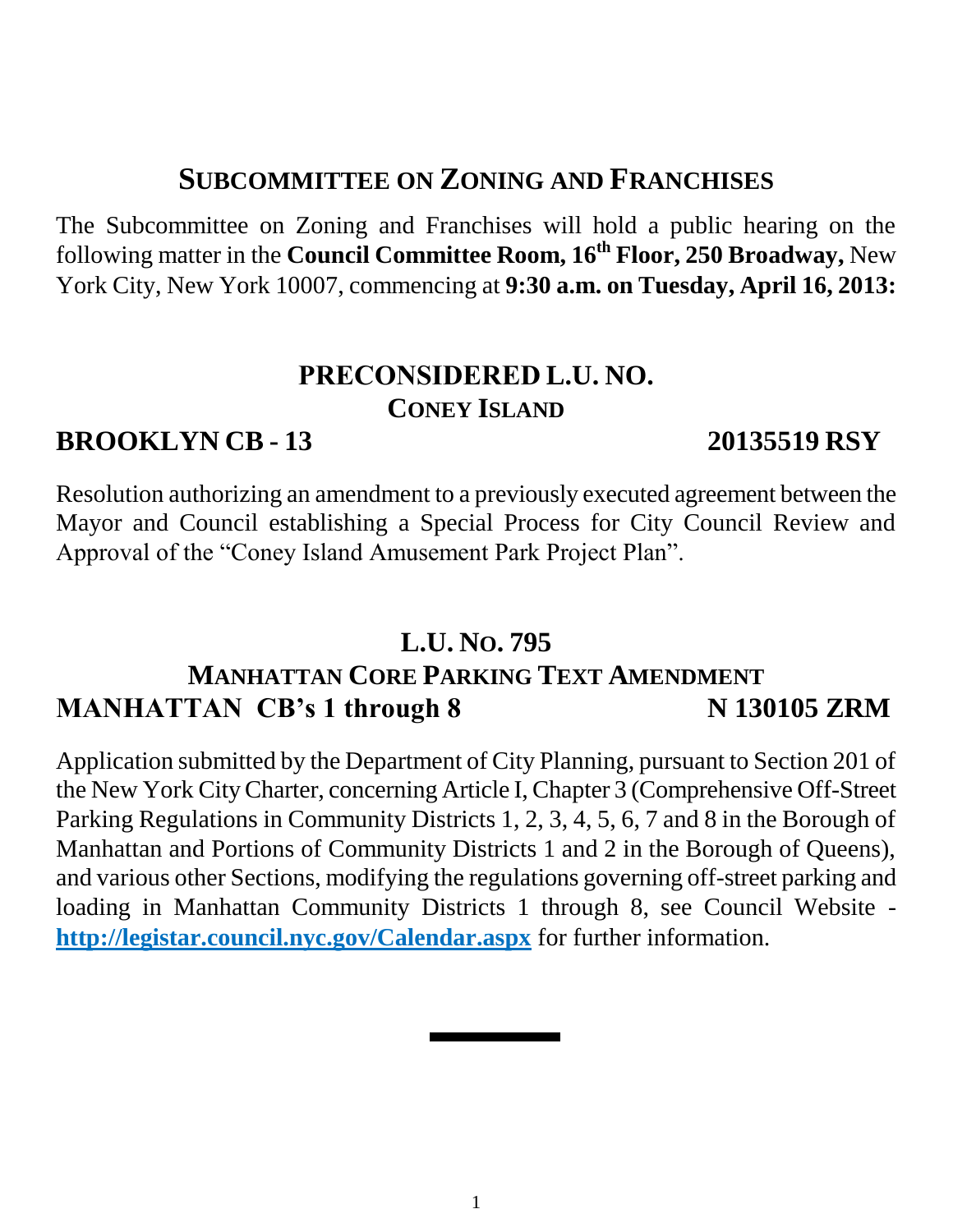### **SUBCOMMITTEE ON LANDMARKS, PUBLIC SITING AND MARITIME USES**

The Subcommittee on Landmarks, Public Siting and Maritime Uses public hearing scheduled for **Tuesday, April 16, 2013** in the Council Committee Room, 16<sup>th</sup> Floor, 250 Broadway, New York City, New York 10007, **has been DEFERRED.**

### **SUBCOMMITTEE ON PLANNING, DISPOSITIONS AND CONCESSIONS**

The Subcommittee on Planning, Dispositions and Concessions will hold a public hearing on the following matters in the **Council Committee Room, 16th Floor, 250 Broadway,** New York City, New York 10007, commencing at **1:00 p.m. on Tuesday, April 16, 2013:**

# **L.U. No. 782 PERMANENCE HOUSES**

## **MANHATTAN CB - 03 20135421 HAM**

Application submitted by the New York City Department of Housing Preservation and Development for a tax exemption pursuant to Section 577 of the Private Housing Finance Law for property located at 291 East 4<sup>th</sup> Street (Block 387, Lot 41), 189 East 2<sup>nd</sup> Street (Block 397, Lot 26) and 203 Avenue A (Block 440, Lot 34), Community District 3, Council District 2.